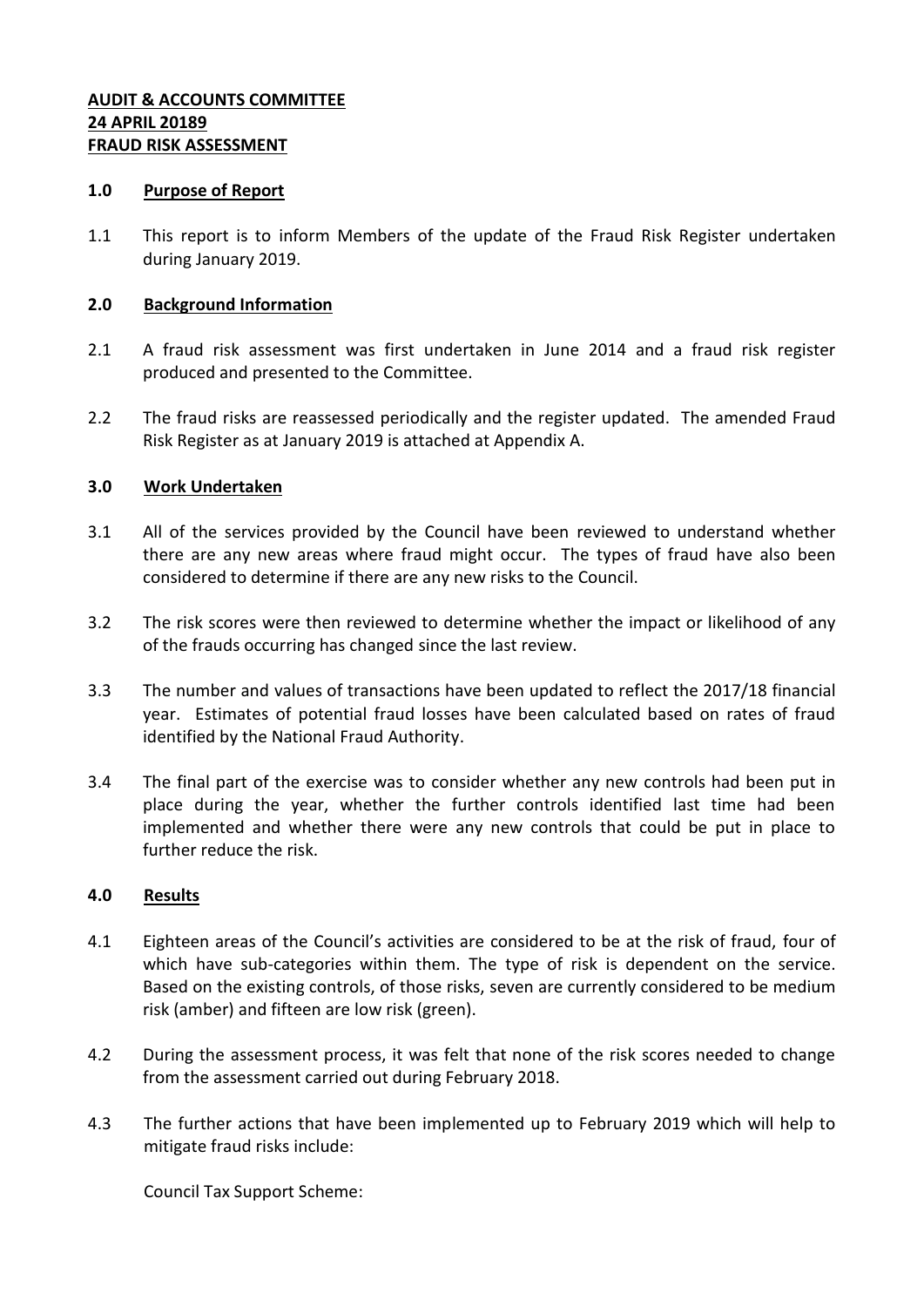Closer working – Council Tax and Housing to share intelligence and identify potential fraud opportunities

Council Tax Fraud:

 Closer working – Council Tax and Housing to share intelligence and identify potential fraud opportunities

Credit and Income Fraud:

- Discussions at Revenues and Benefits team meetings to raise fraud awareness in this area
- 4.4 There are a few new actions that need to be put in place:
	- CPPRs require updating to reflect from March 2019 the Council will no longer have a dedicated procurement officer in post and the function will be provided by Welland Procurement;
	- Future housing capital expenditure managed by Newark and Sherwood Homes is to be channelled through the Council's Proactis e-tendering platform;
	- Annually the Business Manager Commercialisation and Major Projects will review the contract management performance of a selection of key contracts;
- 4.5 Twelve of the risks have achieved their target score. For the ten that are still above the target score, in most cases this is due to the Council being able to do little to prevent the likelihood of the fraud occurring.
- 4.6 The Fraud Risk Register will be updated and reported to the Committee regularly. The risks, controls, current risk scores and target scores, and further actions, will be added to the Covalent system to ensure regular monitoring is undertaken. Progress on implementing further actions will be reported in the bi-annual Counter-Fraud activity report to the Committee.

# **5.0 Equalities Implications**

5.1 There are no equality implications in the report.

# **6.0 Financial Implications (FIN19-20/2557)**

6.1 The further actions detailed in the Fraud Risk Register can be achieved without impacting on current Council budgets. Fraud, if it occurs, could be a serious drain on the Council's resources.

# **7.0 RECOMMENDATION**

# **That Members note the content of the report.**

# **Reason for Recommendations**

**To promote a strong counter-fraud culture, it is important that Members are aware of the Council's fraud risks and the controls in place to mitigate them.**